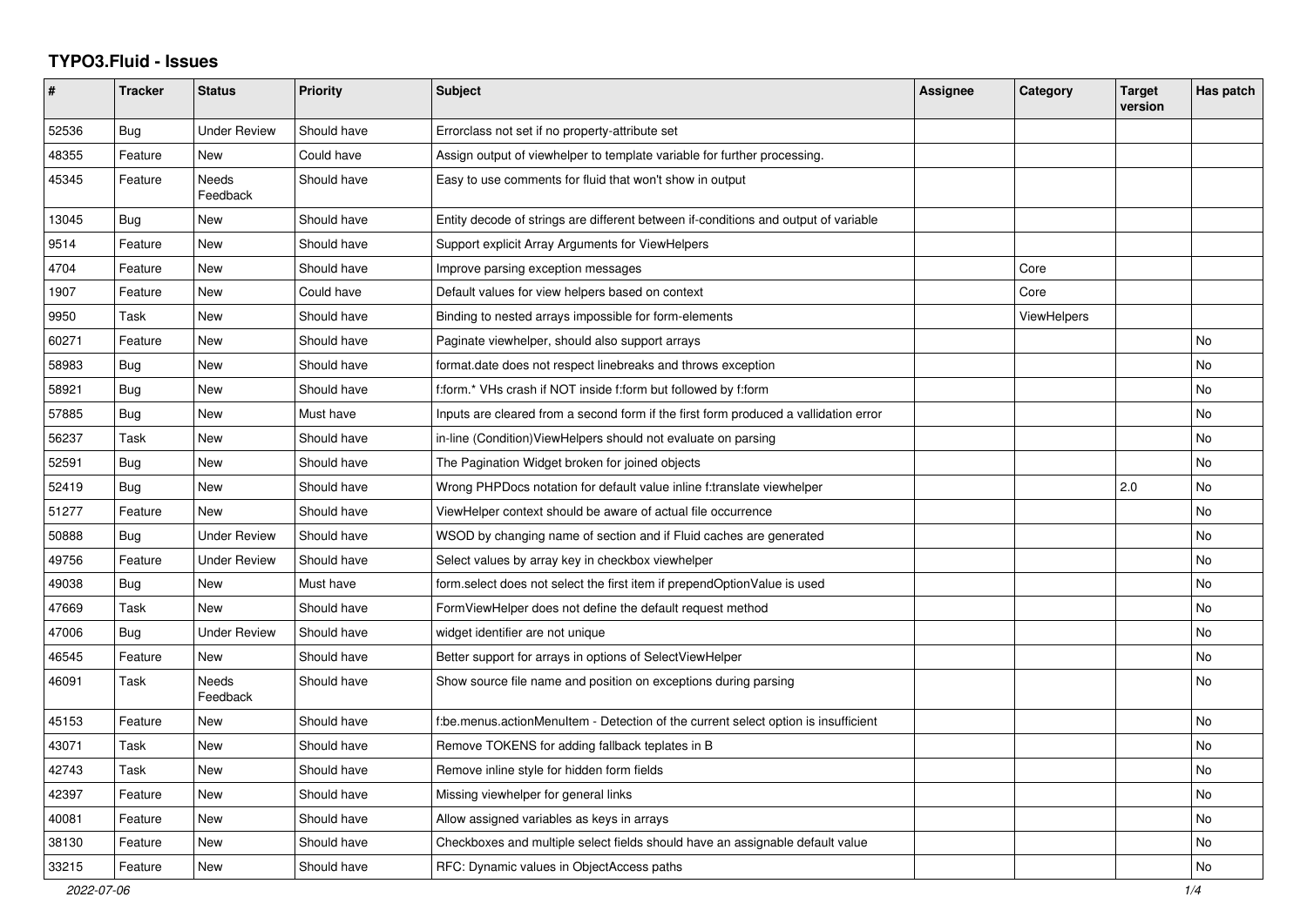| #     | <b>Tracker</b> | <b>Status</b>            | Priority    | Subject                                                                                                     | <b>Assignee</b> | Category    | <b>Target</b><br>version | Has patch |
|-------|----------------|--------------------------|-------------|-------------------------------------------------------------------------------------------------------------|-----------------|-------------|--------------------------|-----------|
| 28554 | Bug            | New                      | Should have | (v4) implement feature flag to disable caching                                                              |                 |             |                          | <b>No</b> |
| 28553 | Bug            | New                      | Should have | improve XHProf test setup                                                                                   |                 |             |                          | No        |
| 28552 | Bug            | New                      | Should have | (v5) write ViewHelper test for compiled run; adjust functional test to do two passes<br>(uncached & cached) |                 |             |                          | No        |
| 28550 | Bug            | New                      | Should have | (v4) make widgets cacheable, i.e. not implement childnodeaccess interface                                   |                 |             |                          | No        |
| 28549 | Bug            | New                      | Should have | make widgets cacheable, i.e. not implement childnodeaccess interface                                        |                 |             |                          | No        |
| 5636  | Task           | <b>Under Review</b>      | Must have   | Form_RadioViewHelper and CheckBoxViewHelper miss check for existing object<br>before it is accessed.        |                 |             |                          | No        |
| 3291  | Feature        | <b>Needs</b><br>Feedback | Should have | Cacheable viewhelpers                                                                                       |                 |             |                          | No        |
| 62346 | Feature        | New                      | Could have  | f:comment should have high precende                                                                         |                 | Core        | 3.x                      | No        |
| 46257 | Feature        | <b>Under Review</b>      | Should have | Add escape sequence support for Fluid                                                                       |                 | Core        |                          | <b>No</b> |
| 39990 | <b>Bug</b>     | New                      | Should have | Same form twice in one template: hidden fields for empty values are only rendered<br>once                   |                 | Core        |                          | No        |
| 30555 | Feature        | New                      | Could have  | Make TagBuilder more extensible                                                                             |                 | Core        |                          | No        |
| 27607 | Bug            | New                      | Must have   | Make Fluid comparisons work when first element is STRING, second is NULL.                                   |                 | Core        |                          | No        |
| 10472 | Feature        | New                      | Could have  | Fluid Standalone distribution                                                                               |                 | Core        |                          | No        |
| 3481  | Bug            | New                      | Should have | Use ViewHelperVariableContainer in PostParseFacet                                                           |                 | Core        |                          | No        |
| 60181 | Feature        | New                      | Could have  | Caching mechanism for Fluid Views/Templates                                                                 |                 | View        |                          | No        |
| 46289 | Bug            | <b>Needs</b><br>Feedback | Should have | Enable Escaping Interceptor in XML request format                                                           |                 | View        | 2.0.1                    | <b>No</b> |
| 45394 | Task           | New                      | Should have | Forwardport Unit test for standalone view                                                                   |                 | View        |                          | <b>No</b> |
| 43072 | Task           | New                      | Should have | Remove TOKENS for adding templates fallback in Backporter                                                   |                 | View        |                          | No        |
| 38369 | Bug            | New                      | Must have   | Resource ViewHelpers should not fall back to request package                                                |                 | View        |                          | No        |
| 8989  | Feature        | <b>Needs</b><br>Feedback | Could have  | Search path for fluid template files                                                                        |                 | View        |                          | No        |
| 65424 | Bug            | <b>Under Review</b>      | Should have | SelectViewHelper must respect option(Value Label)Field for arrays                                           |                 | ViewHelpers |                          | No        |
| 60003 | Feature        | New                      | Should have | Add required-Attribute to f:form.password                                                                   |                 | ViewHelpers |                          | No        |
| 54284 | Bug            | New                      | Should have | Default Option for Switch/Case VH                                                                           |                 | ViewHelpers |                          | No        |
| 51100 | Feature        | New                      | Must have   | Links with absolute URI should have the option of URI Scheme                                                |                 | ViewHelpers |                          | No        |
| 49600 | Bug            | New                      | Should have | f:form tag shown as a HTML on frontend                                                                      |                 | ViewHelpers |                          | No        |
| 44234 | Bug            | <b>Under Review</b>      | Should have | selectViewHelper's sorting does not respect locale collation                                                |                 | ViewHelpers | 2.1                      | No        |
| 40064 | <b>Bug</b>     | New                      | Must have   | Multiselect is not getting persisted                                                                        |                 | ViewHelpers |                          | No        |
| 39936 | Feature        | New                      | Should have | registerTagAttribute should handle default values                                                           |                 | ViewHelpers |                          | No        |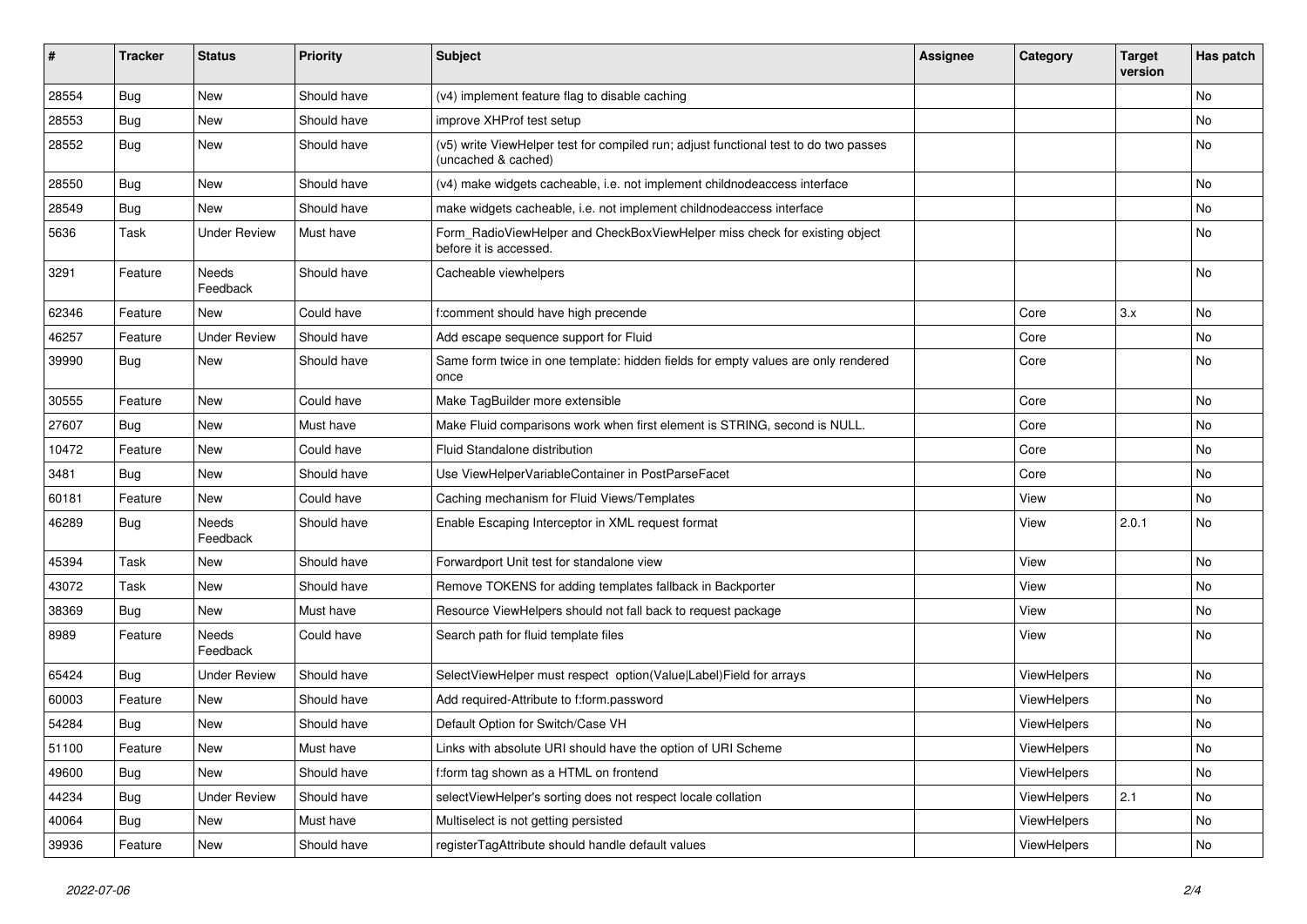| #     | <b>Tracker</b> | <b>Status</b>       | <b>Priority</b>      | Subject                                                                                                | <b>Assignee</b>             | Category           | <b>Target</b><br>version | Has patch |
|-------|----------------|---------------------|----------------------|--------------------------------------------------------------------------------------------------------|-----------------------------|--------------------|--------------------------|-----------|
| 37619 | Bug            | New                 | Should have          | Fatal Error when using variable in name attribute of Section ViewHelper                                |                             | ViewHelpers        |                          | No        |
| 36410 | Feature        | New                 | Should have          | Allow templates to send arguments back to layout                                                       |                             | ViewHelpers        |                          | No        |
| 34682 | Bug            | <b>Under Review</b> | Should have          | Radio Button missing checked on validation error                                                       |                             | ViewHelpers        |                          | No        |
| 34309 | Task           | New                 | Could have           | Unknown ViewHelpers cause exception - should be handled more graceful                                  |                             | ViewHelpers        |                          | No        |
| 26664 | Task           | New                 | Won't have this time | Clean up Form ViewHelpers                                                                              |                             | ViewHelpers        |                          | No        |
| 26658 | Task           | New                 | Won't have this time | Make Form ViewHelpers consistent                                                                       |                             | ViewHelpers        |                          | No        |
| 10911 | Task           | New                 | Should have          | Tx_Fluid_ViewHelpers_Form_AbstractFormViewHelper->renderHiddenIdentityField<br>should be more reliable |                             | ViewHelpers        |                          | No        |
| 8648  | Bug            | New                 | Should have          | format.crop ViewHelper should support all features of the crop stdWrap function                        |                             | ViewHelpers        |                          | No        |
| 45384 | Bug            | New                 | Must have            | Persisted entity object in widget-configuration cannot be deserialized (after reload)                  |                             | Widgets            | 2.0.1                    | <b>No</b> |
| 36655 | Bug            | New                 | Should have          | <b>Pagination Links</b>                                                                                |                             | Widgets            |                          | No        |
| 31955 | Feature        | New                 | Should have          | f:uri.widget                                                                                           |                             | Widgets            |                          | No        |
| 36559 | Feature        | New                 | Could have           | New widget progress bar                                                                                |                             |                    |                          | Yes       |
| 32035 | Task           | New                 | Should have          | Improve fluid error messages                                                                           |                             | Core               |                          | Yes       |
| 7608  | Feature        | New                 | Could have           | Configurable shorthand/object accessor delimiters                                                      |                             | Core               |                          | Yes       |
| 60856 | Bug            | New                 | Must have            | Target attribute not supported by the form viewhelper                                                  |                             | ViewHelpers        |                          | Yes       |
| 30937 | Bug            | New                 | Should have          | CropViewHelper stringToTruncate can't be supplied so it can't be easily extended                       |                             | ViewHelpers        |                          | Yes       |
| 54195 | Task           | New                 | Should have          | Rename and move FormViewHelper's errorClass value, currently 'f3-form-error'                           | Adrian Föder                | <b>ViewHelpers</b> |                          | No        |
| 51239 | Bug            | <b>Under Review</b> | Must have            | AbstractViewHelper use incorrect method signature for "\$this->systemLogger->log()"                    | Adrian Föder                | Core               |                          | Yes       |
| 59057 | Bug            | Under Review        | Must have            | Hidden empty value fields shoud be disabled when related field is disabled                             | <b>Bastian</b><br>Waidelich | <b>ViewHelpers</b> |                          | No        |
| 53806 | Bug            | <b>Under Review</b> | Should have          | Paginate widget maximumNumberOfLinks rendering wrong number of links                                   | Bastian<br>Waidelich        | Widgets            |                          | No        |
| 58862 | Bug            | Needs<br>Feedback   | Should have          | FormViewHelper doesn't accept NULL as value for \$arguments                                            | Bastian<br>Waidelich        | ViewHelpers        |                          | Yes       |
| 55008 | Bug            | <b>Under Review</b> | Should have          | Interceptors should be used in Partials                                                                | Christian Müller            |                    |                          | No        |
| 33628 | Bug            | Needs<br>Feedback   | Must have            | Multicheckboxes (multiselect) for Collections don't work                                               | Christian Müller            | ViewHelpers        |                          | No        |
| 3725  | Feature        | New                 | Could have           | <b>CSS Engine</b>                                                                                      | Christian Müller            | ViewHelpers        |                          | No        |
| 37095 | Feature        | New                 | Should have          | It should be possible to set a different template on a Fluid TemplateView inside an<br>action          | Christopher<br>Hlubek       |                    |                          | No        |
| 43346 | Feature        | <b>Under Review</b> | Should have          | Allow property mapping configuration via template                                                      | Karsten<br>Dambekalns       | ViewHelpers        | 2.1                      | No        |
| 8491  | Task           | Needs<br>Feedback   | Should have          | link.action and uri.action differ in absolute argument                                                 | Karsten<br>Dambekalns       | ViewHelpers        |                          | No        |